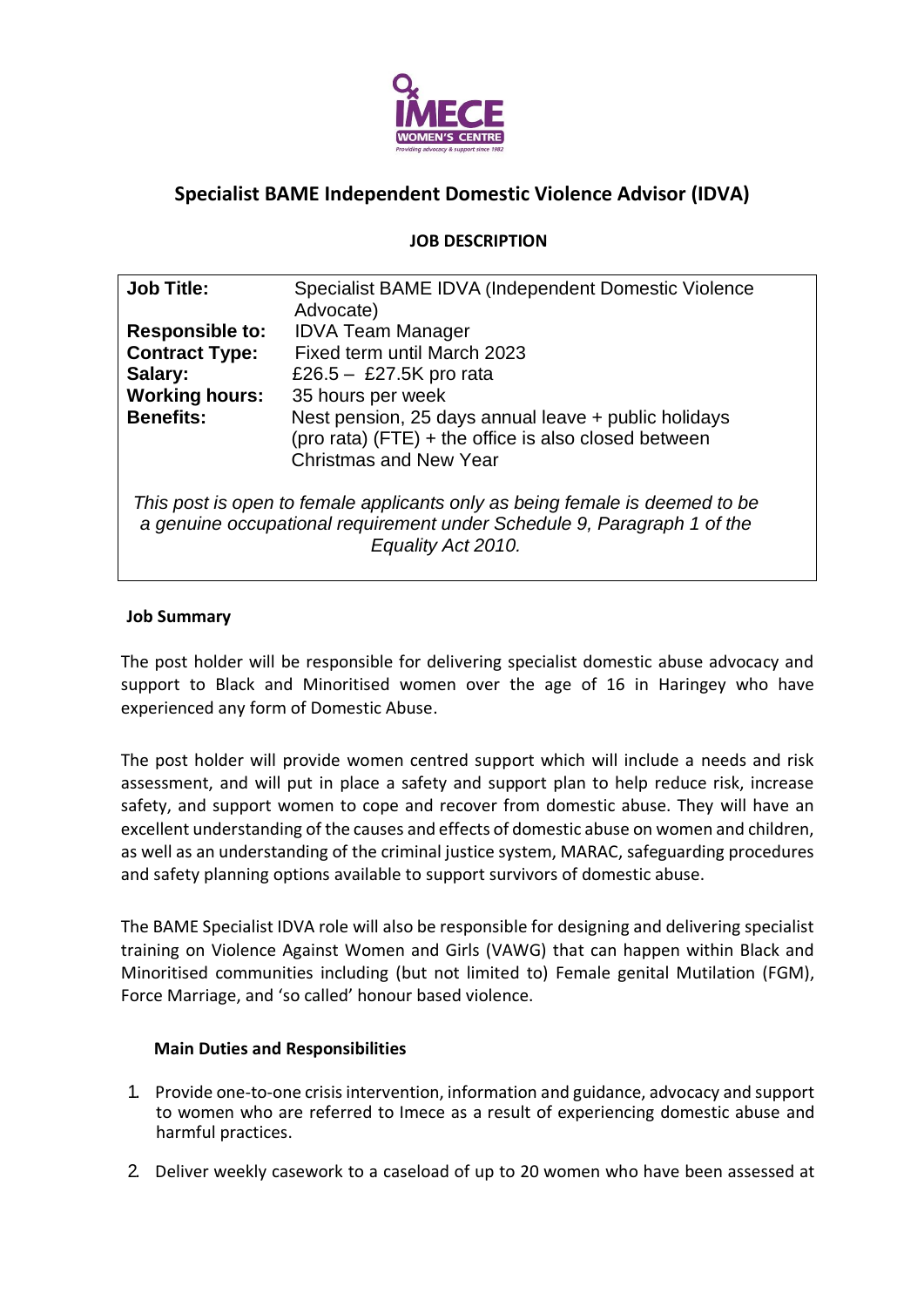

'high risk' due to domestic abuse. This will include risk management and safety planning, criminal and civil remedies, exploration of housing options and support to access housing, support with mental health and wellbeing, immigration and welfare rights, and support to keep her children safe.

- 3. Risk management and Safety Planning will include MARAC and Safeguarding referrals, effective multi-agency working with a range of partners including Police, Social Services, and Health Providers etc.
- 4. Ensure women are made aware of their rights and options in all areas needed to reduce risk of domestic abuse, increase their safety, and support them to live lives free of domestic abuse.
- 5. Support women who are survivors of domestic abuse to understand power and control, the effects of domestic abuse and to increase their awareness of the signs of domestic abuse and how to access support for their future safety.
- 6. Identify and respond to any needs and/orsafety concerns for children of the women the Specialist BAME IDVA is supporting; ensuring that any risks/needs identified are addressed directly with thewoman and where necessary referrals are made to relevant agencies.
- 7. Work collaboratively with multiagency partners inclusive of participating in conferences in respect of children and adults at risk as required, providing reports and undertaking actions as necessary.
- 8. Ensure compliance with all of Imece's legal and contractual reporting requirements
- 9. Adhere to all Imece's policies including (but not limited to) case recording and monitoring protocols, confidentiality, safeguarding and data protection.
- 10. Deliver BAME Specialist VAWG training, as and when agreed with Service Manager, to other professionals and Black and Minoritised Communities.

#### **General duties**

- 11. To liaise with a range of agencies to promote the interests of Black and Minoritised women as it relates to their advice and information needs.
- 12. To maintain detailed knowledge of relevant areas of family law, destitute domestic violence concession, social welfare law, including benefits, housing, debt, employment, and immigration.
- 13. To promote and ensure compliance with IMECE Women's Centre's Diversity Policy and strategies; to value diversity and equality of opportunities and find innovative and creative ways of engaging with all sections of the local community.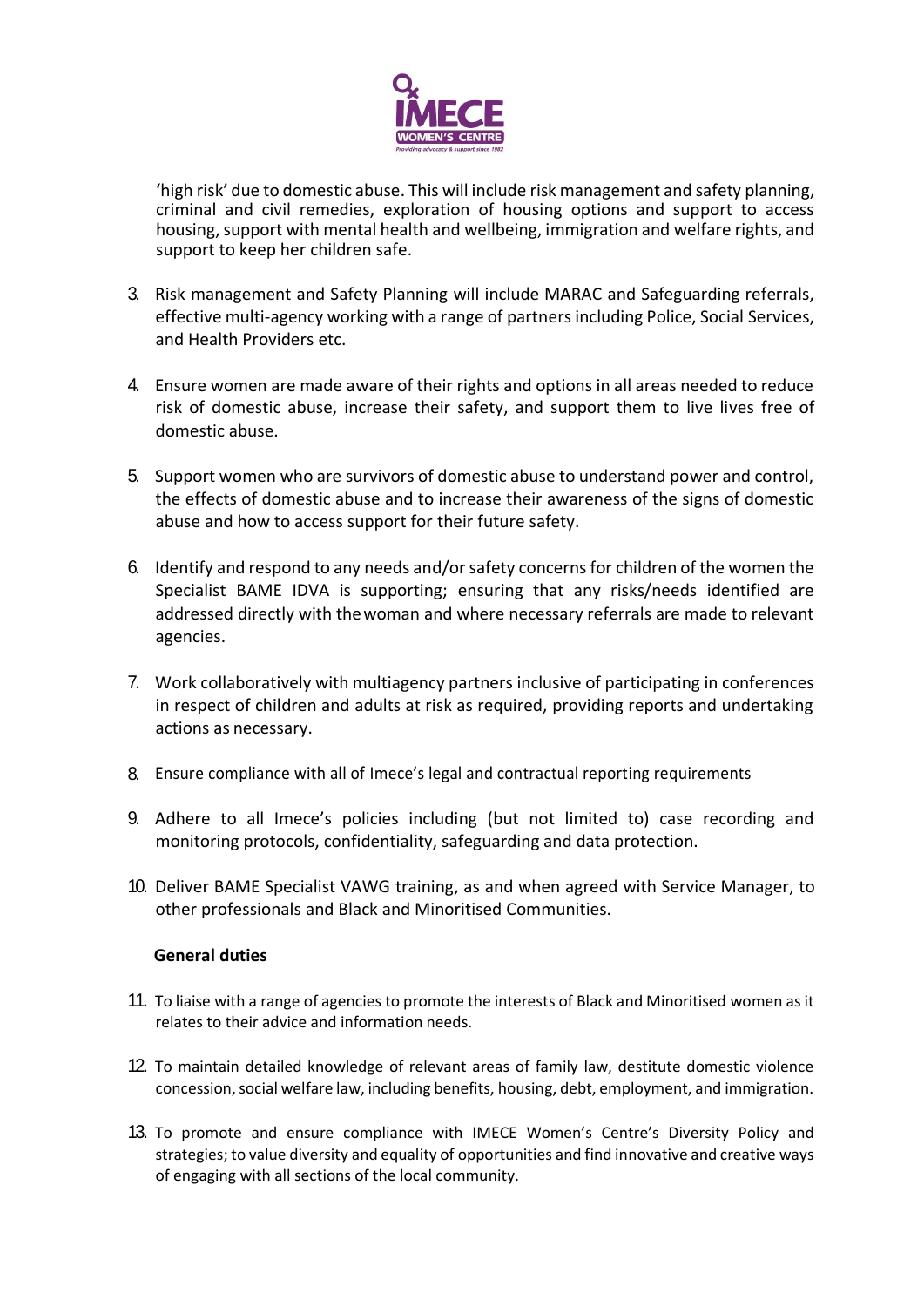

- 14. Participate in supervision, training and meetings as required and work as a member of the team to ensure effective delivery of service and individual workplans.
- 15. Work across teams and undertake such other duties, appropriate to the grade and character of the work, as may reasonable be expected.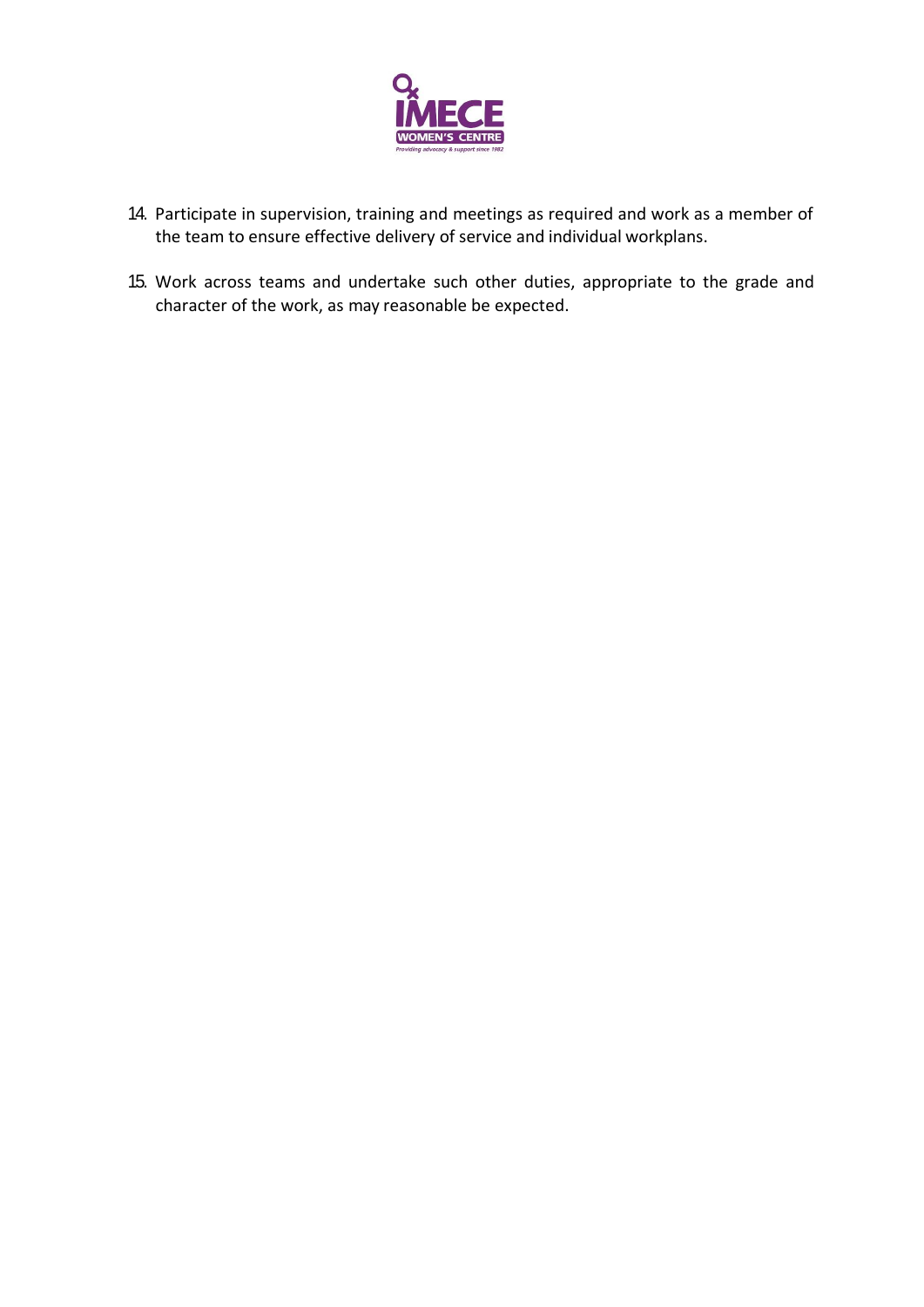

### **PERSON SPECIFICATION**

 $A = Application Form$   $I = Interview$ 

| <b>EXPERIENCE</b>    |                                                                                                                                                                                                                                                                                                | Assessment<br>Method*                      | Application | Interview |
|----------------------|------------------------------------------------------------------------------------------------------------------------------------------------------------------------------------------------------------------------------------------------------------------------------------------------|--------------------------------------------|-------------|-----------|
| <b>SPECIFICATION</b> |                                                                                                                                                                                                                                                                                                | <b>Essential</b><br>or<br><b>Desirable</b> |             |           |
| 1.                   | Must be BAME woman (Section 7.2 9e SDA 1975)<br>applies). Desirable if can speak Turkish, Kirmanci or<br>Zazaki.                                                                                                                                                                               | D                                          | A           |           |
| 2 <sub>1</sub>       | A thorough understanding of the dynamics of<br>domestic violence and harmful practices and its<br>impact on women, children, families, and<br>communities.                                                                                                                                     | Е                                          | A           |           |
| 3 <sub>1</sub>       | Knowledge of the issues facing women, children and<br>young people from Black and minoritised<br>communities (including Turkish, Kurdish and Cypriot<br>Turkish) affected by violence against women and<br>girls along with the ability to identify women's<br>individual and collective needs | Е                                          | A           |           |
| $\overline{4}$       | Experience of working in the Violence Against<br>Women and Girls/ Social Care or similar fields or<br>Degree level education/relevant professional<br>qualifications                                                                                                                           | D                                          | A           |           |
| 5.                   | An excellent understanding of the criminal justice<br>system and relevant legislation with particular regard<br>to legal and civil options, housing, benefits,<br>matrimonial and children                                                                                                     | D                                          | A           | т         |
| 6.                   | Non-judgemental, non-directive and anti-<br>discriminatory approach to empowering women                                                                                                                                                                                                        | Е                                          | A           |           |
| 7.                   | Experiencing of working within safeguarding<br>frameworks and a good knowledge of legal and<br>welfare issues relating to children and young people                                                                                                                                            | Е                                          | A           |           |
| 8.                   | Experience of working in partnership with other<br>agencies                                                                                                                                                                                                                                    | Е                                          | A           |           |
| 9.                   | An ability to manage, organise and prioritise own<br>workload and to work independently and as part of a<br>team within a framework of policies and procedures                                                                                                                                 | Е                                          | A           |           |
| 10.                  | Experience of developing and delivering<br>workshop/training sessions to diverse audience                                                                                                                                                                                                      | Е                                          | A           |           |